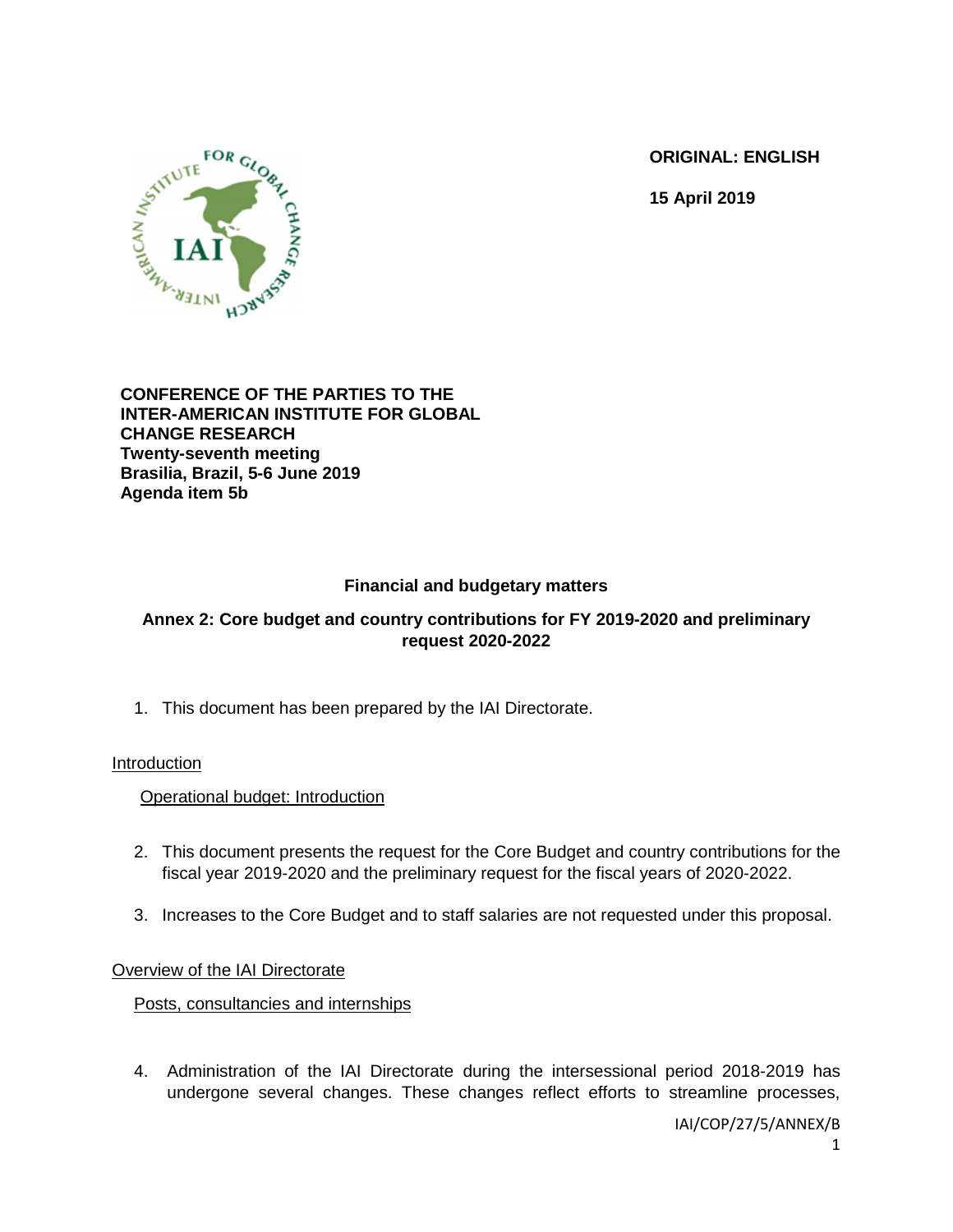implement a more coherent approach to staff responsibilities and tasks and, most importantly, reduce expenses.

- 5. At the time of writing, the Program Officer, Science will terminate her contract on 30 August 2019.
- 6. A vacancy announcement for a Director, Science was disseminated with notification number 2019/001 on 16 January 2019. Fifty-two applications were received from 13 of the 19 Parties to the IAI, including: Argentina, Bolivia, Brazil, Canada, Chile, Cuba, Ecuador, Mexico, Paraguay, Peru, Uruguay, United States and Venezuela.
- 7. The IAI Directorate distributed the 52 applications to the Selection Advisory Committee, made a preliminary review of candidates and flagged a total of 9 candidates that met fully the requisites of the vacancy announcement.
- 8. Of interest is that several applications where received from States not party to the *Agreement*, including Guyana, Ethiopia, India, Italy, United Arab Emirates and Zambia perhaps indicating greater awareness of the work of the IAI at a global level.
- 9. At the time of writing, a meeting is scheduled for the beginning of May for the Committee to begin the selection process for a final candidate. It is hoped that a selection will be made prior to the CoP-27.
- 10. A post of Science-Policy was made possible through the generous contribution of the United States. A program officer for Science-Policy joined the IAI Directorate on October 2018.
- 11. The contract for the consultant for editing services located in Buenos Aires, Argentina, was not renewed.
- 12. Use of consultancies continues reflecting the need for temporary specialized services and also the need to reduce full time staff costs. In this regard, the consultancy for the provision of technical expertise in the development and implementation of an IAI open data catalog will continue for the intersessional period of 2019-2020 The IAI Directorate acknowledges the generous contributions by the National Science Foundation (NSF) and the Center for Earth Observation Sciences (CEOS), the University of Alberta towards the partial fulfilment of the consultant´s fees.
- 13. At the time of writing, it is expected that the consultancy regarding expertise related to science and science-policy will not be necessary given the hiring of a Director for Science.
- 14. The IAI Directorate notes the valuable contribution of interns to the completion of many activities and projects during the 2018-2019 intersessional period. The IAI Directorate notes the contribution by the Republic of Korea to provide internships for a period of six months. This internship has contributed greatly to the organization of CoP-27 (Brasilia, 2019).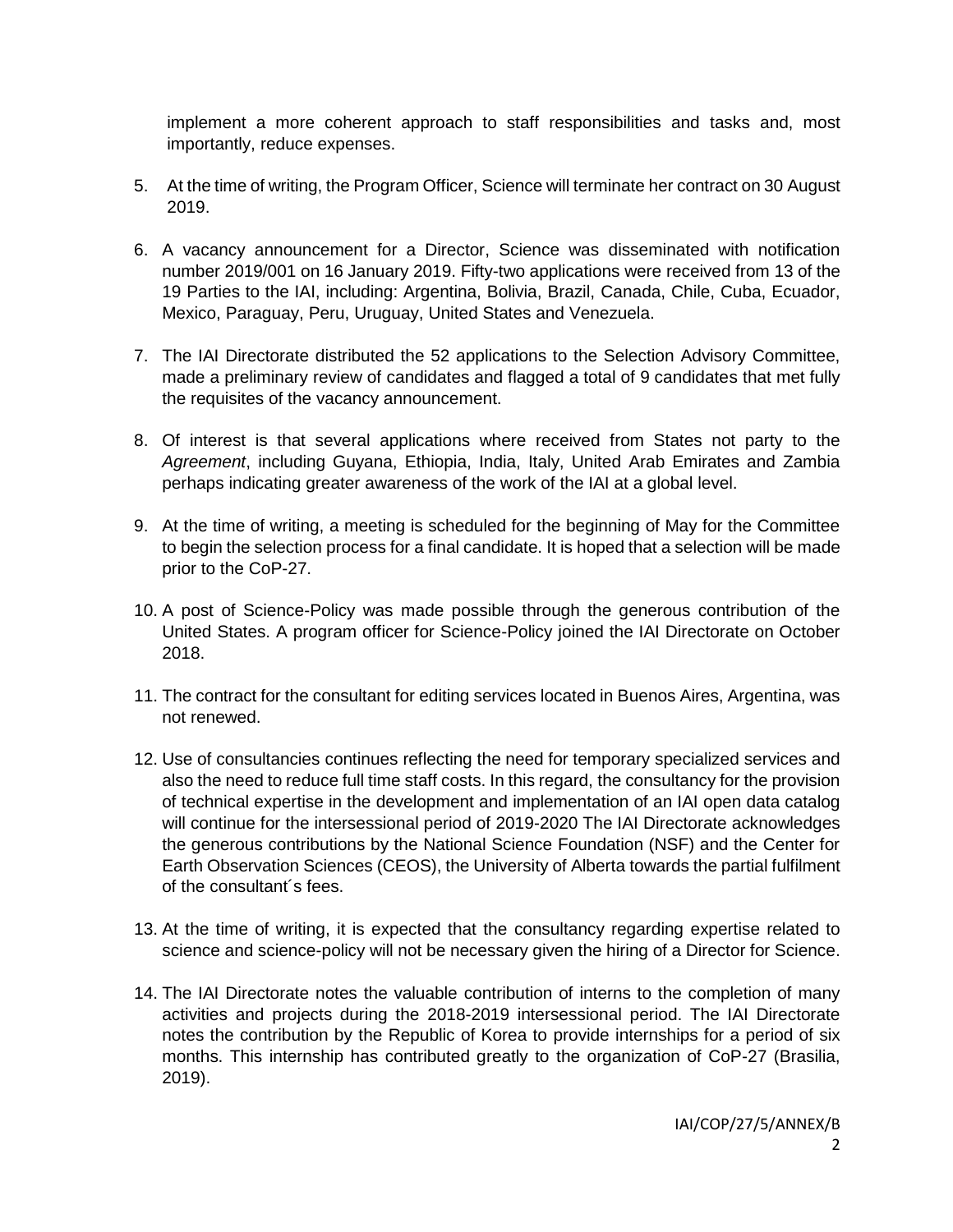#### Information and communication technologies

- 15. Work related to information and communication technologies, including the IAI Directorate network, hardware and telephony continues to be centralized through a contracting firm based in Montevideo, Uruguay.
- 16. A re-organization of information on the IAI website is ongoing. Additionally, the website is now under a more secure content management system. A full description of work related to the website is available in document no. IAI/COP/27/22a, *Decision XXVI/43, Enhancement of the IAI website*.

#### Internal Controls

- 17. Internal controls are monitored and updated as necessary and as appropriate. At the time of writing, there are no critical internal control Issues outstanding either from the Financial Administrative Committee or the External Auditors.
- 18. Information on the 2018-2019 Auditors Report is provided in document IAI/COP/27/5/ANNEX/3, *Annex 3: Auditors Report*. The Auditors report was received without qualifications.
- 19. The Financial and Administrative Office of IAI continues to streamline everyday activities, financial reporting, project monitoring, while maintaining internal controls, and satisfactory external audit results.
- 20. Unlike the past years, the budget for 2019/2020 does not include the contracting of an additional position to assist with the accounting of the IAI Directorate. Streamlined procedures, adherence to policies and more careful management of resources have resulted in optimization of staff resources and time.
- 21. Besides the analysis of financial reports and requests received from the grantees, Finance and Administration is responsible for the assessment and monitoring of the financial and administrative capabilities of prospective and current grantees as well as for the control of all contracts issued by the Directorate.
- 22. Ongoing activities include budget development, strategic planning, as well as management reporting and analysis.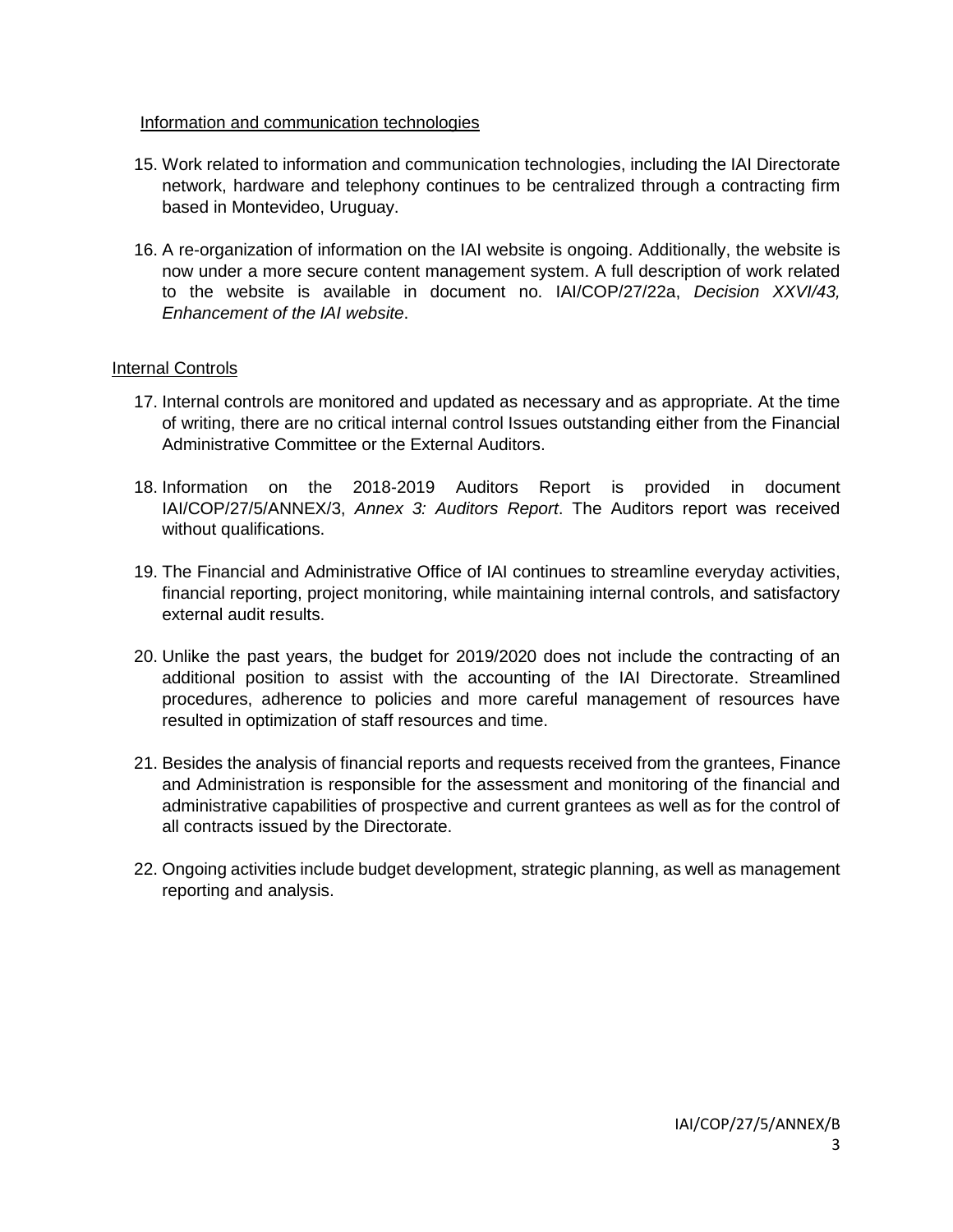## Budget Request for Fiscal Year 2019-2020: Overview

23. The Core budget comparison for 2019/2020 – 2018/2019 is presented in Table I below.

24. The Core budget preliminary request for fiscal years 2020-2022 is presented in Table II below

## Core budget comparison

| Summary by major category           |                                 |                                 |                   |  |
|-------------------------------------|---------------------------------|---------------------------------|-------------------|--|
| <b>Amounts in US\$</b>              | <b>Fiscal Year</b><br>2019-2020 | <b>Fiscal Year</b><br>2018-2019 | <b>Difference</b> |  |
| <b>Salaries &amp; Benefits</b>      | 993,062                         | 993,062                         |                   |  |
| Travel                              | 86,930                          | 86,930                          |                   |  |
| <b>Equipment</b>                    | 9.000                           | 13.198                          | (4,198)           |  |
| <b>Operational Costs</b>            | 238,008                         | 233,810                         | 4.198             |  |
| <b>Dissemination &amp; Outreach</b> | 19.000                          | 19.000                          |                   |  |
| Director's Fund                     | 54,000                          | 54.000                          |                   |  |
| <b>Total</b>                        | 1,400,000                       | 1.400.000                       |                   |  |

## **Table I: Budget Comparison 2019/2020 – 2018/2019 Summary by major category**

## Preliminary request for 2020-2022

## Core budget preliminary request for fiscal years 2020-2022

| Table II: Budget by Year 2019/2020 - 2020/2021 - 2021/2022 |
|------------------------------------------------------------|
| Summary by major category                                  |

**Total 1,400,000 1,400,000 -** 

|                                     | <b>Fiscal Year</b> | <b>Fiscal Year</b> | <b>Fiscal Year</b> |
|-------------------------------------|--------------------|--------------------|--------------------|
| <b>Amounts in US\$</b>              | 2019-2020          | 2020-2021          | 2021-2022          |
| <b>Salaries &amp; Benefits</b>      | 993,062            | 1,040,929          | 1,041,967          |
| Travel                              | 86,930             | 91,232             | 93,940             |
| Equipment                           | 9,000              | 15,000             | 6,639              |
| <b>Operational Costs</b>            | 238,008            | 272,839            | 277,454            |
| <b>Dissemination &amp; Outreach</b> | 19,000             | 20,000             | 20,000             |
| Director's Fund                     | 54,000             | 60,000             | 60,000             |
| Total                               | 1,400,000          | 1,500,000          | 1,500,000          |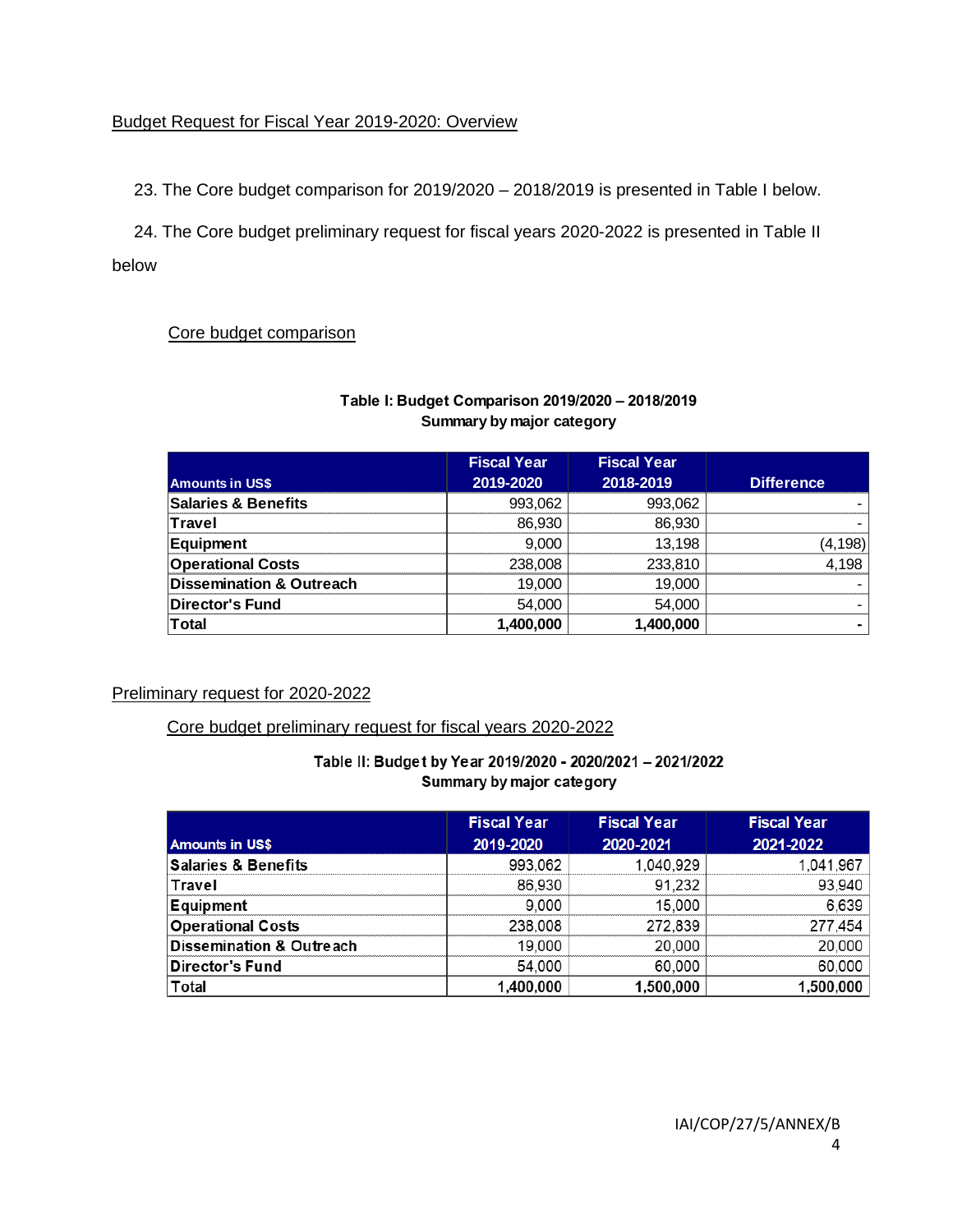## Salaries and Benefits

- 25. Under this category the cost of 6 internationally recruited positions, 1 locally hired staff and one part-time staff in Uruguay are budgeted.
- 26. Two staff members are provided by the Technical Laboratory of Uruguay in accordance with the host country agreement with the IAI.
- 27. The current details by employee status are provided in Table III below:

| <b>Employees by Type</b> | Quantity |
|--------------------------|----------|
| International Staff      |          |
| Locally Hired (IAI)      |          |
| <b>Provided by LATU</b>  |          |

28. There are no requests for salary increases for the 2019-2020 fiscal year. The IAI Directorate notes that the Conference of the Parties adopted use of the *United Nations*  Salary scale for the Professional and higher categories<sup>1</sup>. This will necessitate a slight increase of 1.8% as staff move to a different step in the salary scale. This increase has no impact on the Core Budget.

# Travel

 $\overline{a}$ 

29. The travel budget for the 2019/2020 fiscal year remains unchanged from 2018-2019. It includes attendance to the Executive Council and Conference of the Parties meetings for the Executive Director, area Directors, and two Assistants; it also includes attendance by IAI staff at the SAC and SPAC Meetings and other travel based on previous years.

# Operational expenses

30. This budget category primarily includes support for the following: staff training, professional services (external audit, legal advice, IT Services, translations, accounting services, office supplies and communication costs, and meeting support for the Scientific Advisory Committee (SAC) and for the Science-Policy Advisory Committee (SPAC).

<sup>1</sup> See: International Civil Service Commission, Salary Scales, Professional and Higher Categories ([https://icsc.un.org/Home/DataSalaryScales\)](https://icsc.un.org/Home/DataSalaryScales).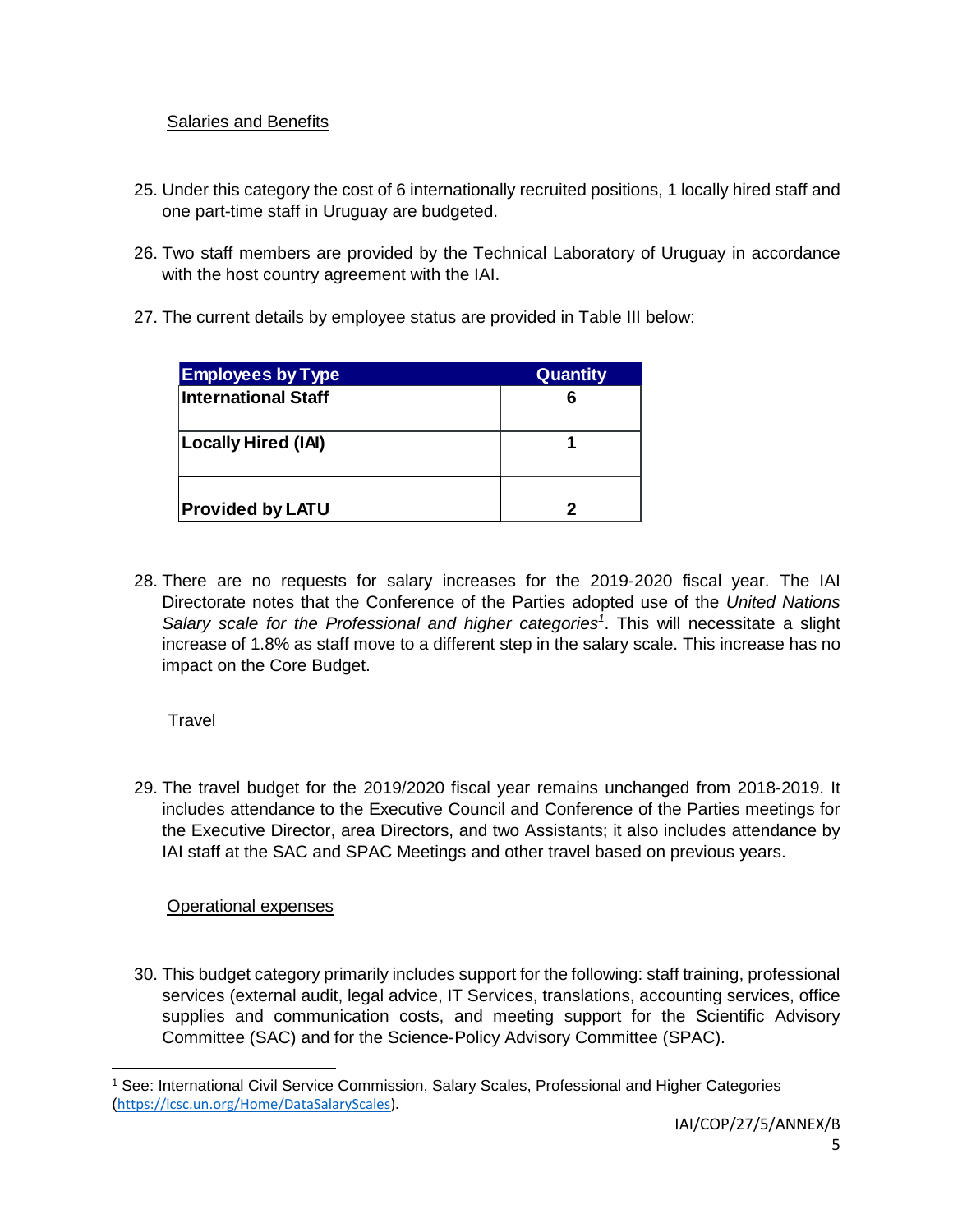## **Dissemination and Outreach**

31. The costs of the IAI outreach activities are being kept level with that of last year. This component of the budget also includes web design.

## Director Special Fund

32. The Director's Special Funds remains unchanged from the previous fiscal year for a total of USD60,000.

## Party Contributions to the Core Budget

- 33. Country contribution under this proposal remains unchanged from 2018-2019.
- 34. However, it is noted that, excepting Parties which adhered to Decision XXII/10, the amount of contributions remains unchanged for most Parties since the entry into force of the *Agreement* in 1992.
- 35. Given the lateness in submitting or the non-submission of contributions by some Parties, the capacity of the IAI Directorate to meet its operational responsibilities is under strain.
- 36. While for fiscal year 2019-2020, the IAI Directorate proposes to not increase the level of contributions from the previous fiscal year, Parties may wish to consider voluntary increases to the core budget, particularly those Parties whose contributions have not increased since 1992.
- 37. The IAI Directorate will work with the Financial and Administrative Committee on possible increases to Party contributions during the 2019-2020 intersessional period and make a recommendation for consideration by the 28th meeting of the Conference of the Parties.

## Recommendation

38. The Conference of the Parties is invited to consider adopting the draft decisions contained in the Annex to the present document.